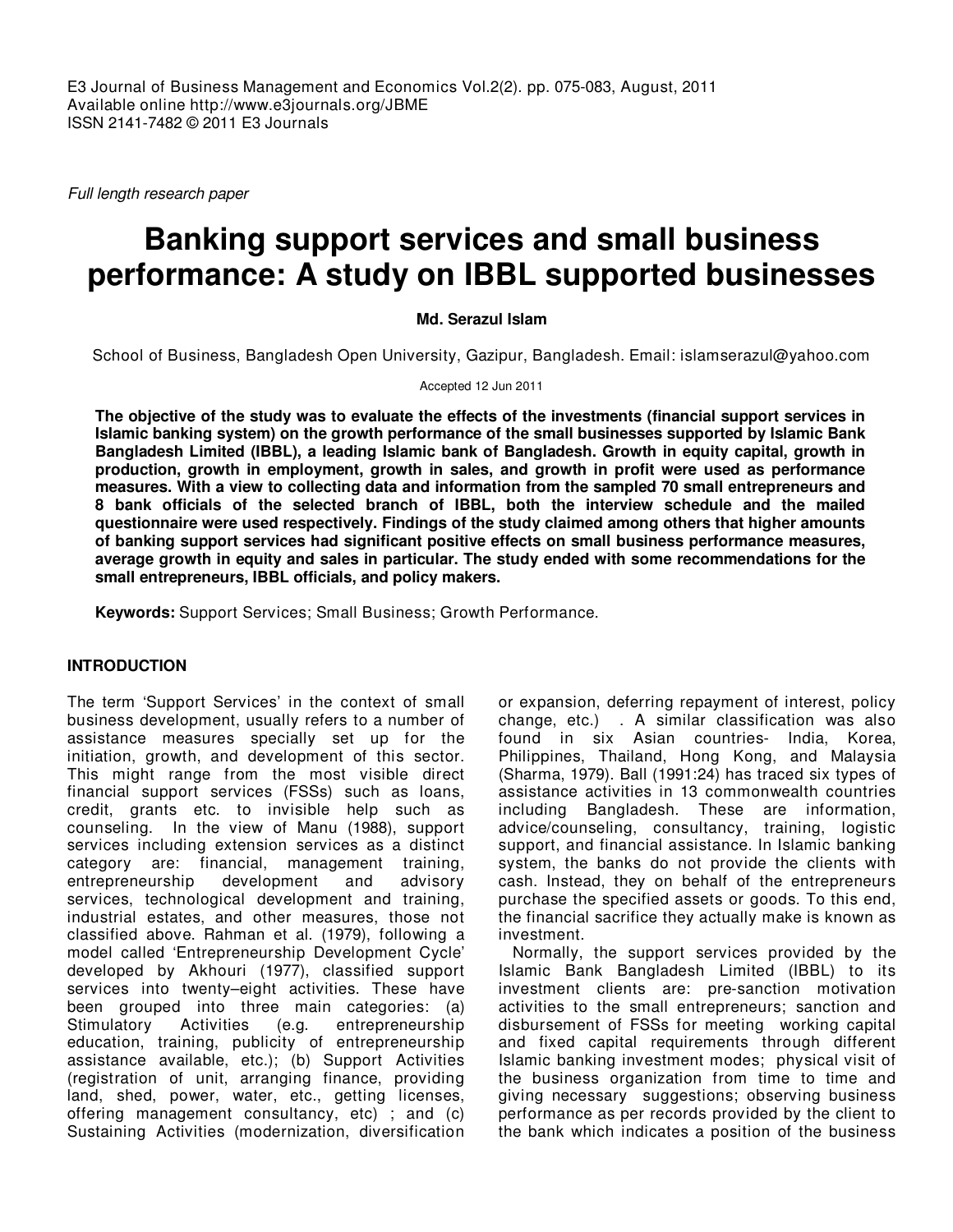organization; monitoring the business regularly, providing technical support services like issuing Telephonic Transfer, Demand Draft, Letter of E. J. Bus. Manage. Econ.

Guarantee for the interest of the small businesses, providing the

**Table 1.** Definition of Small Business Given by Bangladesh Bank

| <b>Type of Business</b> | <b>Criteria</b>                                      |                                |  |  |  |
|-------------------------|------------------------------------------------------|--------------------------------|--|--|--|
|                         | <b>Fixed Assets</b><br>(excluding land and building) | No. of Employee<br>(full time) |  |  |  |
| Trading                 | Tk. .05 million to 5 million                         | Maximum 25                     |  |  |  |
| Manufacturing           | Tk. .05 million to 15 million                        | Maximum 50                     |  |  |  |
| Service                 | Tk. .05 million to 5 million                         | Maximum 25                     |  |  |  |

Source: Bangladesh Bank Circular No.8, May 26, 2008

interested entrepreneurs with new business ideas, etc.; validating business idea; providing various types of motivation; development of commitment for the implication of idea, etc. Among the noted points, only the disbursement of investment is related with FSSs and remaining all are non-financial support services provided for making the former effective.

The definition of small business varies from country to country and between times in the same country. In Bangladesh, there is no unique definition of small business. On 26 May 2008, the Agricultural Credit and Special Programs Department (ACSPD) of Bangladesh Bank in a circular (No.8) defined small business as shown in Table 1.

All banks and financial institutions in Bangladesh follow this definition. IBBL, as per order of Bangladesh Bank, follows this definition and in the study the researcher also followed the same. In the present study, the term 'entrepreneur' broadly refers to a person who initiates, organizes, manages, and controls the affairs of a business unit. The small business performance was defined in terms of outcomes (equity capital, production, employment, sales, and profit) and the growth, in a narrower concept, was denoted as a change in performance. Average growth in equity capital was calculated as follows:

 Amount of equity capital in 2009 – Amount of equity capital with supprot No. of years support services were used

The average growths of other measures were calculated as above using respective figures.

# **Literature Review and Significance of the Study**

In a study, Sharma (1979) investigated the impact of support services on small business development in

six Asian countries including Bangladesh where he found that support services appeared to have a very low or insignificant effect in four countries-Bangladesh, Malaysia, Thailand, and South Korea but were effective in two countries, India and Philippines on small business development. This study identified that the policy for the promotion of small industries in these four countries was defective, as it suffered from lack of integration, organization and exclusiveness. In some cases, the formulations were not clear and they needed constant revision. Though the findings of his study were somewhat outdated, they might be an important indication of the effect of support services in the context of developing countries particularly in South East Asian regions including Bangladesh.

Sandesara (1982) examined the efficacy of longterm finance on the performance of small businesses, using economic and financial indicators. Comparing the performance between assisted and similar non-assisted units, the study revealed different results that the non-assisted businesses did better than the enterprises that received long-term financial support. This was so because of the high interest burden, non-receipt of long term finance in time, and failure to properly assessing the financial needs and utilizing the same, etc.

Tecson, Valcareel, and Nunez (1989) identified a low but positive relationship among total sales, productivity, and support services received from government supporting institutions. Using multiple regressions, it was reported that profitability was determined by the take-up of government support among other factors.

The results of the study made by Rosa (1997) showed that the businesses that received support services experienced significantly higher growth in sales, employment, and productivity. The better performance of the supported businesses might well be attributable to the supports received by those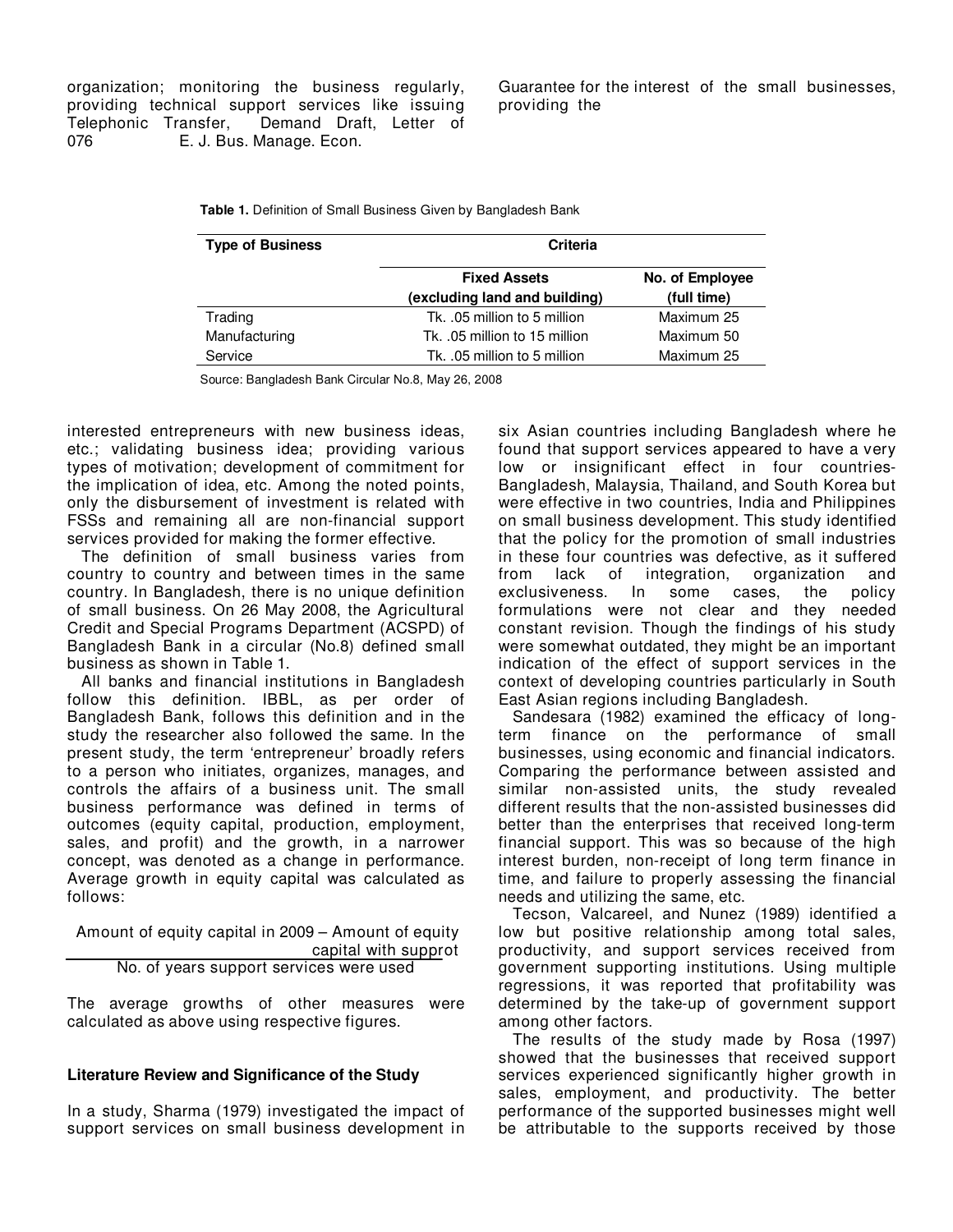businesses because the groups compared were matched in terms of employment size, nature of business, ownership type, and production processes employed. The study revealed an overall significant difference between the performance of small businesses receiving limited support services and

small businesses receiving extensive support services. The study, however, stated that it is difficult to unambiguously establish whether the better performance by supported businesses is due to the direct effects of support services.

Serazul 077

### **Table 2.** Variables Covered

| <b>Independent Variables</b>                                           | <b>Dependent Variables</b> |
|------------------------------------------------------------------------|----------------------------|
| (1) Intensity of Investments; and                                      | Small business performance |
| (2) Entrepreneurs' demographic variables:                              |                            |
| (i) Age (ii) Family background (iii) Education (iv) Marital status (v) |                            |
| Experience                                                             |                            |
|                                                                        |                            |

In the study of Sarder, Imam, and Khan (1998) it was evident that majority of the small entrepreneurs, after receiving support services, started or restarted their businesses, increased production, increased working capital, purchased machinery, and thereby expanded their businesses . However, they failed to examine the relationship between the level, extent, type, and intensity of the assistance received and changes in the assisted small business performance.

Rahman and Hossain (1999) in their study found that the utilization of Grameen Bank loan had a positive impact on the earnings by the member of a family. They pointed out that the difference in the mean income of the selected entrepreneurs was statistically significant and the Grameen Bank had reached its target group (landless or having land up to .05 acre) by breaking the vicious circle of absolute poverty. Their study also revealed that the financial support of Grameen Bank could generate a significant number of employment in the rural areas of Bangladesh in general and Rajbari district in particular.

Mia (2004) examined the demand for support services of micro enterprises and supply of support services by the NGOs and identified the gap between them for the promotion and development of micro enterprises in Bangladesh. His study identified a big gap between the demand for and supply of support services in terms of volume and nature. The supply was less than that of the existing and latent demand of the micro enterprises. For smooth, efficient, and effective running of the business, he recommended the NGOs to provide software support services like training, counseling, etc. to the micro entrepreneurs. He, however, made no assessment of the effect of these support services on the performance of the micro enterprises.

The contribution of support service of any institution in the forms of financial and or non

financial supports in the growth performance of business enterprises is noteworthy. IBBL has been playing a significant role in the economic development of the country through providing the potential and existing entrepreneurs with financial (widely known as investment in Islamic banking system) and non-financial support services. But its contribution to the economy has not only received limited research attention, but it is also not being emphasized. Therefore, more studies are needed to examine what impacts the IBBL's investment support services have on the growth in the performance of the small businesses. Such studies would not only contribute to the literature on small business, but would also be very helpful to owners and managers of small businesses, policy makers, service providers, academicians, as well as small business consultants. Generally it is assumed that the more the support services, the better the business performance. But is it only for the support services? The present study is an attempt to answer the above questions.

# **Research Hypotheses**

Based on the literature review and subject to the objectives of the study, the following hypotheses were formulated and tested (Table 2):

Hypothesis 1: Entrepreneurs' demographic variables (age, education, family background, marital status, and previous experience) have no significant effects on small business performance.

Hypothesis 2: There is no difference between the performance of the small businesses that received high intensive investments and that of the businesses received low intensive investments.

# **Study Objectives**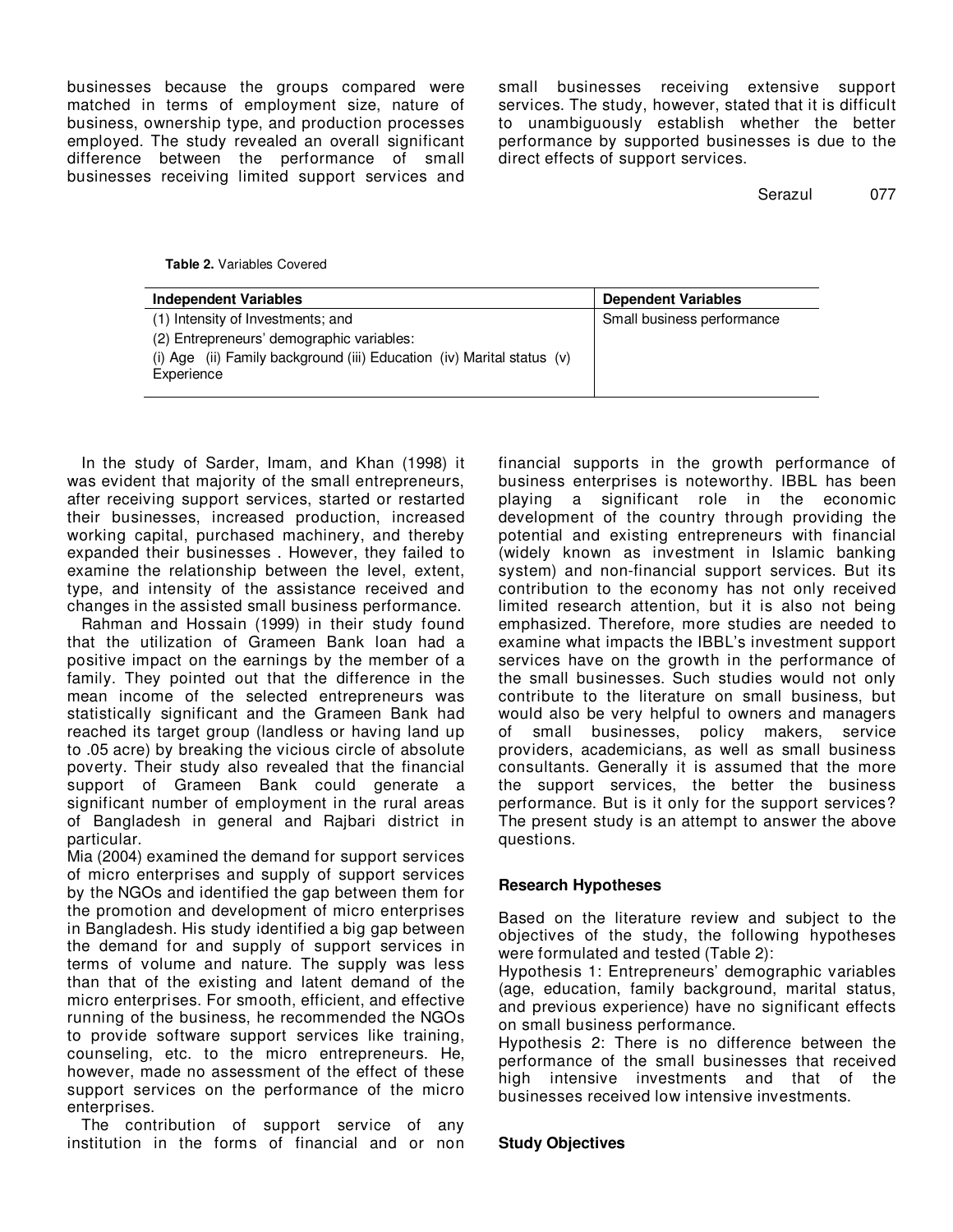The study was carried out mainly to evaluate the impact of investments of Islamic Bank Bangladesh Limited (IBBL) on the growth performance of small businesses located at Gazipur district. To this end, it took the following specific objectives into account:

 To assess the effect of entrepreneurs' demographic variables on small business performance;

 To identify the problems encountered by both the entrepreneurs and the bank officials; and

 To put forward some recommendations that would help overcome the problems.

#### **STUDY METHODOLOGY**

#### **Survey sample and sampling procedure**

IBBL has 196 branches with thousands of supported business 078 E. J. Bus. Manage. Econ.

enterprises located at different areas of the country (Annual Diary of IBBL, 2008). Due to time and cost convenience the Gazipur Chowrasta branch of IBBL was selected for the study. The population of the study was the small entrepreneurs supported by the selected branch, which as per the list provided by IBBL is 400 (Index Register of Investment Clients of the branch, 2009). Shepherd and Zacharakis (1999) suggest as a rule of thumb, a sample size greater than 50 is normally sufficient. Out of these 400 entrepreneurs, 70 small entrepreneurs were randomly selected as sample respondents using the Tippett's Table of Random Numbers. In addition, 8 officers were purposively selected as sample respondents since they were directly engaged in providing investments. The activities of each type of the supported businesses are almost similar. Thus, the sample so chosen is taken to be typically representative of the population in terms of the characteristics under study. Therefore, it is expected that the results obtained could be generalized.

#### **Types and Sources of Data**

The types of data used in the study were both primary and secondary. The main sources of primary data were the proprietors of the selected businesses. The sources of secondary data composed of entrepreneurship books, journals of home and abroad, articles, annual reports, index registrar, the internet, and other published and unpublished documents.

#### **Data Collection Procedures**

With a view to collecting data and information from the selected small entrepreneurs, a semi-structured interview schedule was prepared and the owners of the businesses were interviewed by the researcher himself from July to December, 2009. A structured questionnaire consisting mostly of the dichotomous and multiplechoice questions was also prepared and administered to the officers of the selected branch of IBBL and they themselves filledup the questionnaire. Prior to finally collecting data and information from the said entrepreneurs and for enriching the schedule, an indepth interview was carried out with 6 small entrepreneurs who were finally excluded from the sample respondents. The secondary data were amassed by desk research using different libraries and websites.

#### **Data Processing and Analysis**

The data collected through the interview schedule were processed by Microsoft Word and SPSS (Statistical Package for Social Science) and analyzed with descriptive statistical tools like simple percentage, mean, and rank order. To test the formulated hypotheses, both parametric test (t-test) and non-parametric test (chi-square) were used. Because of mostly categorical data, other statistical tools like correlation, regressions, etc. were not used.

#### **Study Scope and Limitations**

The key problem in dealing with Small and Medium Enterprises (SMEs) is the absence of a universal definition. Though 6 (six) Islamic banks are operating their activities in the country on the basis of Islamic Shariah, the study was mainly conducted on a single Islamic bank i.e. IBBL (Annual Diary of IBBL, 2008). Moreover, the study was limited to the evaluation of investments only of a single branch. The selected small entrepreneurs usually

do not maintain proper books of accounts. Consequently it was difficult to have actual accounting figures like equity capital, production, revenues, expenses, profit, etc. To overcome the limitations, appropriate methodology, proper research design, and appropriate statistical tools were used in the present study.

# **STUDY FINDINGS And ANALYSES**

The outcome of the study is furnished below (Table3):

#### **Entrepreneurs' Age during Taking Investments**

It is observed from Table 3 that more than one half (62.9 percent) of the sample entrepreneurs belonged to the age group of 41 years or above, while only 15.7 percent were not more than 30 years. The average age of the entrepreneurs, while they took investments, was 43.04 years. These figures indicate that the older entrepreneurs had the ability to give proper mortgage/security to the bank against their investments. IBBL takes sufficient collateral securities before disbursing investments to ensure recovery of the same in time, but the young entrepreneurs become unable to provide such type of securities. Consequently, their number is poor in the sample. Besides, those in the age range of 41 years or above are mentally matured enough to assume certain risks in establishing their ventures.

## **Entrepreneurs' Sex**

The number of women entrepreneurs supported by IBBL particularly by the selected branch is very poor. In the present study, all of the randomly selected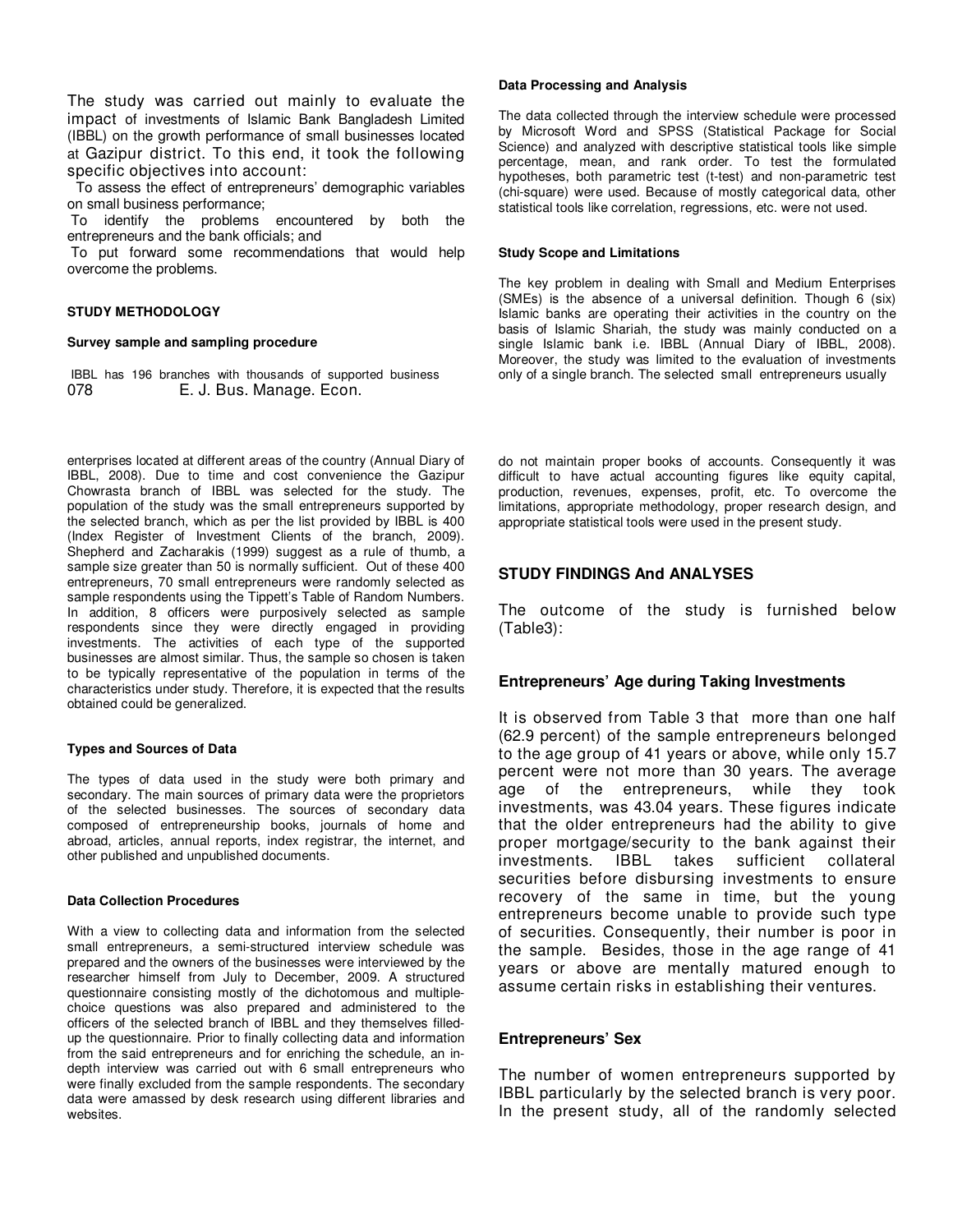entrepreneurs were male that reflects the real picture of our male dominated business society.

# **Entrepreneurs' Family Background**

In a patriarchal society like Bangladesh, the father is the head of a family. In the present study, father's occupation implies the family background. The findings of the survey in this regard are presented in Table 3, which reveal that more than 50 percent of the entrepreneurs that hailed from the business families, followed by agriculture families which constituted 30 percent. The results became so because of inheritance. business profitability, economic profitability, economic freedom, etc. Due to low or no profit in the agricultural sector, the farmers encouraged their sons to go into other businesses instead of their profession i.e. agriculture. In Bangladesh, in the studies of Rahman et al. (1979:87); Khan (1987:96); Islam and Mamun (2000:226); Rahman (2002:168); Kabir (2004:131); and

Serazul 079

| Profiles of the Sample Entrepreneurs                     | <b>No. of Entrepreneurs</b> | Percentage |  |  |  |  |
|----------------------------------------------------------|-----------------------------|------------|--|--|--|--|
| Age of the Entrepreneurs in Years                        |                             |            |  |  |  |  |
| Up to 30                                                 | 11                          | 15.7       |  |  |  |  |
| 31 to 40                                                 | 15                          | 21.4       |  |  |  |  |
| 41 or above                                              | 44                          | 62.9       |  |  |  |  |
| Total                                                    | 70                          | 100.0      |  |  |  |  |
| Mean age                                                 | 43.04 years                 |            |  |  |  |  |
| <b>Sex of the Entrepreneurs</b>                          |                             |            |  |  |  |  |
| Male                                                     | 70                          | 100.0      |  |  |  |  |
| Total                                                    | 70                          | 100.0      |  |  |  |  |
| Fathers' Occupations of the Entrepreneurs                |                             |            |  |  |  |  |
| <b>Business</b>                                          | 36                          | 51.4       |  |  |  |  |
| Service                                                  | 13                          | 18.6       |  |  |  |  |
| Agriculture                                              | 21                          | 30.0       |  |  |  |  |
| Total                                                    | 70                          | 100.0      |  |  |  |  |
| <b>Educational Qualifications of the Entrepreneurs</b>   |                             |            |  |  |  |  |
| Below secondary                                          | 26                          | 37.1       |  |  |  |  |
| Secondary                                                | 15                          | 21.4       |  |  |  |  |
| Higher secondary                                         | 15                          | 21.4       |  |  |  |  |
| Graduation and above                                     | 14                          | 20.0       |  |  |  |  |
| Total                                                    | 70                          | 100.0      |  |  |  |  |
| <b>Marital Status of the Entrepreneurs</b>               |                             |            |  |  |  |  |
| Unmarried                                                | 11                          | 15.7       |  |  |  |  |
| Married                                                  | 59                          | 84.3       |  |  |  |  |
| Total                                                    | 70                          | 100.0      |  |  |  |  |
| <b>Previous Business Experience of the Entrepreneurs</b> |                             |            |  |  |  |  |
| Below10 years                                            | 25                          | 35.7       |  |  |  |  |
| 10 years or above                                        | 45                          | 64.3       |  |  |  |  |
| Total                                                    | 70                          | 100.0      |  |  |  |  |
| Mean experience                                          | 9.09 years                  |            |  |  |  |  |

**Table 3.** Profiles of the Sample Entrepreneurs

Source: Field Survey

Shamim (2008:17), it was found that trade or business was the parental occupation of the major entrepreneurs.

**Entrepreneurs' Educational Qualifications**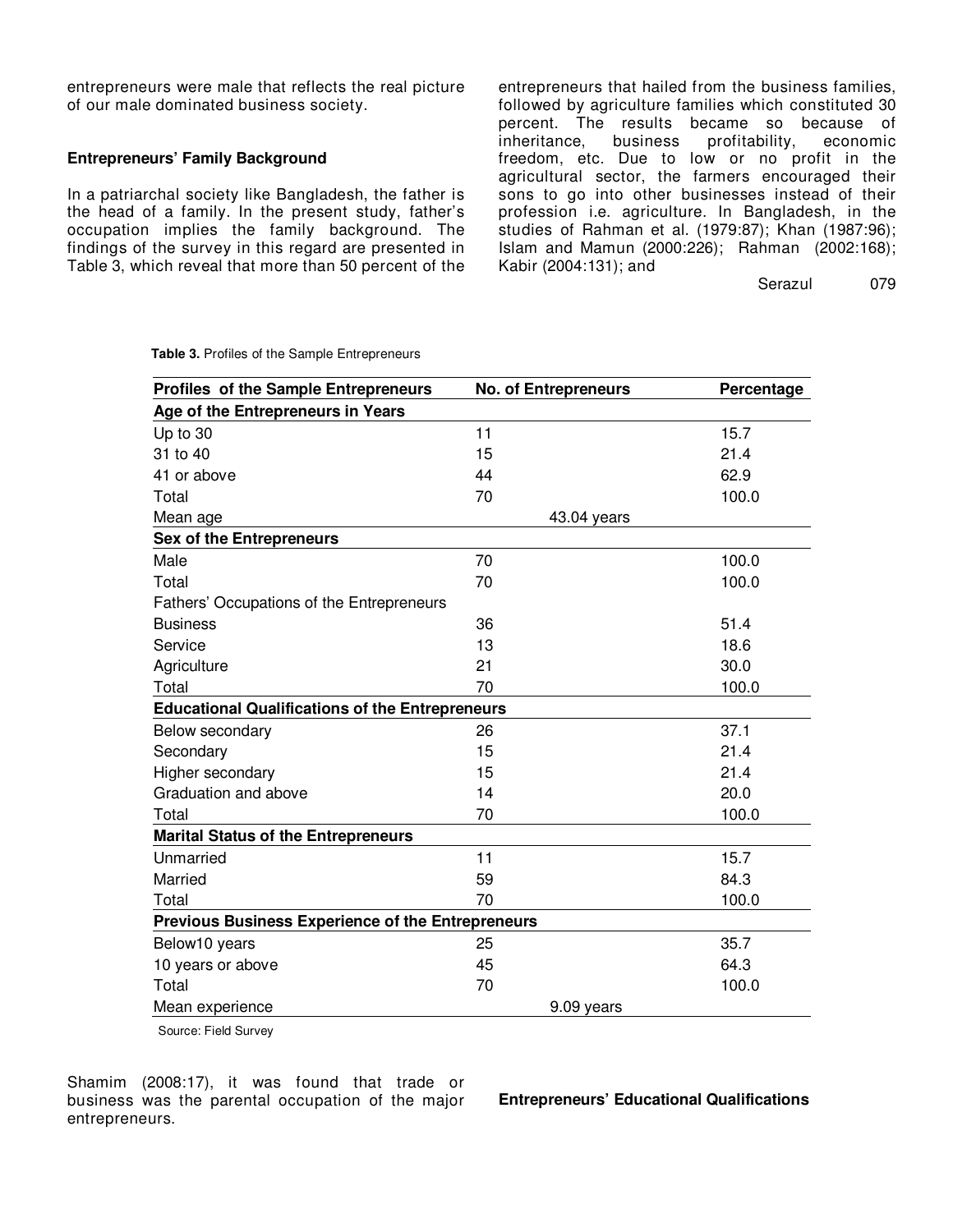With regard to the educational level of the sample entrepreneurs as shown in Table 3, the present study found that more than one third of the entrepreneurs (37.1 percent) could not cross the secondary level and around four-fifth were below the graduation level. The studies of Rahman et al. (1979:85); Nabi and Salahuddin (1989:176); Mohiuddin et al. (1998:48); Islam and Mamun (2000:226); Mia (2000:160); Karim (2001:19); Rahman (2002:168); Ashraf and Alam (2004:40); and Shamim (2008:16) revealed almost similar results. The results of the present study help to conclude that entrepreneurs' educational qualification is not so important to have investments from IBBL.

080 E. J. Bus. Manage. Econ.

# **Entrepreneurs' Marital Status**

It is evident from Table 3 that overwhelming majority of the supported entrepreneurs (84.3 percent) were married while a small portion (15.7 percent) was unmarried. Rahman (1999:106); Mia (2000:161); Karim (2001:19); and Shamim (2008:16) also carried out their studies mostly on the married entrepreneurs. Thus, it can be said that the responsibilities towards spouses and children

|  |  | Table 4. Demographic Variables of Entrepreneurs and Small Business Performance |
|--|--|--------------------------------------------------------------------------------|
|--|--|--------------------------------------------------------------------------------|

|                                  | <b>Small Business Performance</b> |            |                             |                                 |                             |            |                         |            |                         |            |
|----------------------------------|-----------------------------------|------------|-----------------------------|---------------------------------|-----------------------------|------------|-------------------------|------------|-------------------------|------------|
| Entrepreneurs'<br>Demographic    | Growth in<br><b>Equity</b>        |            | <b>Growth in production</b> |                                 | <b>Growth in Employment</b> |            | <b>Growth in Sales</b>  |            | <b>Growth in Profit</b> |            |
| <b>Variables</b>                 | $x^2$<br>value                    | P<br>value | $v^2$<br>value              | р<br>value                      | $x^2$<br>value              | р<br>value | $\mathbf{v}^2$<br>value | p<br>value | $x^2$<br>value          | р<br>value |
| Age during taking<br>investments | .282                              | N.S        | .476                        | N.S                             | 4.066                       | N.S        | 6.945                   | $-.05$     | 2.209                   | N.S        |
| Family background                | 2.522                             | N.S        | 6.163                       | $-.05$                          | .086                        | N.S        | 1.712                   | N.S        | 5.044                   | $-.10$     |
| Educational<br>qualifications    | 1.013                             | N.S        | 6.107                       | $-.10$                          | .795                        | N.S        | 5.089                   | $-.10$     | 6.415                   | $-.10$     |
| Marital status                   | .036                              | N.S        |                             | Marital status is a<br>constant | .162                        | N.S        | .108                    | N.S        | .287                    | N.S        |
| Previous experience              | 5.036                             | $-.10$     | 4.052                       | $-.10$                          | .238                        | N.S        | 2.800                   | $-.10$     | 4.644                   | $-.05$     |

Note: N.S means not significant

**Table 5.** Test for Significance of Differences between the Performances of Businesses Received High Intensive Investments and Businesses Received Low Intensive Investments

| <b>Indicators</b>                   | Mean             |         | Value of t - Statistic | d.f    | Value |
|-------------------------------------|------------------|---------|------------------------|--------|-------|
|                                     | HII <sub>j</sub> | $LII^2$ |                        |        |       |
| Growth in equity (million Tk.)      | 0.09             | 0.06    | $2.195*$               | 67.978 | .032  |
| Growth in production (million unit) | 0.02             | 0.01    | 1.103                  | 7.840  | .303  |
| Growth in employment (unit)         | 0.38             | 0.22    | 1.037                  | 29.870 | .308  |
| Growth in sales (million Tk.)       | 0.78             | 0.40    | $2.958**$              | 58.455 | .004  |
| Growth in profit (million Tk.)      | 0.18             | 0.11    | .843                   | 57.228 | .403  |

<sup>1</sup> Businesses received high intensive investments;  $2$  Businesses received low intensive investments.

\*\* Significant at the 0.01 level; \* Significant at the 0.05 level

influenced the maximum entrepreneurs under study to start and run their business.

# **Entrepreneurs' Previous Business Experience**

Previous experience in the respective line of business enables the entrepreneurs to acquire practical knowledge in the decision making process. To have investment, the entrepreneurs must have business experience of a minimum number of year(s). As shown in Table 3, when taking investments, the highest percent of the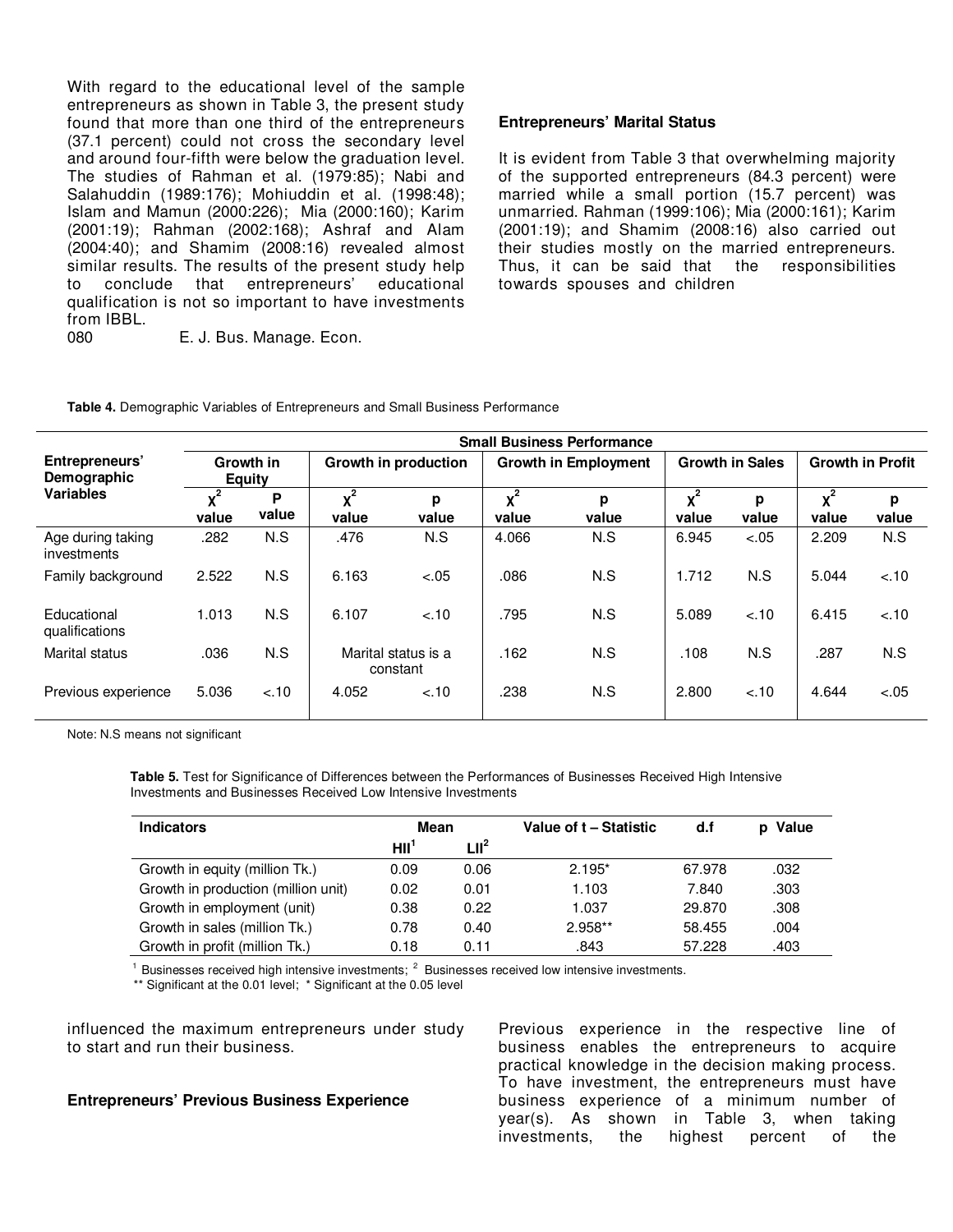entrepreneurs interviewed had more than 10 years experience of homogeneous or different lines of business which accounted for 64.3 percent. The percent of less experienced entrepreneurs was only 35.7 percent. The average business experience of the entrepreneurs was more than 9 years. From the distribution of experience, it can be said that the highly experienced entrepreneurs were in the best position to have IBBL's investment supports.

With regard to testing the formulated hypothesis one, chi-square statistic was used. As shown in Table 4, the p value indicates that among the demographic variables only entrepreneurs' previous business experience had significant positive effects on small business performance except growth in employment. Age of the entrepreneurs in taking investments had significant positive impacts on

average growth in sales only as indicated by p value at the 5 percent level of significance. Statistically, entrepreneurs' marital status had no significant effects on any measure of small business performance. Family background particularly the fathers' occupations had significant positive effects on the average growth in sales and same in profit. Entrepreneurs' educational qualifications had significant positive effects on average growth in production, sales, and profit as supported by p value at the 10 percent level of significance. From the analysis, the hypothesis that entrepreneurs' demographic variables have no significant effects on small business performance is, therefore, partially rejected.

Looking at the results of Table 5, it is evident that the

Serazul 081

| <b>Problems</b>                                 | <b>No. of Entrepreneurs</b><br>(Multiple Responses) | Percentage<br>to Total | Rank-<br>order |
|-------------------------------------------------|-----------------------------------------------------|------------------------|----------------|
| Lack of efficient and reliable employee         | 32                                                  | 45.7                   | 3              |
| Lack of sufficient working capital              | 54                                                  | 77.1                   |                |
| High competition                                | 46                                                  | 65.7                   | 2              |
| High rate of profit charged on investments      | 11                                                  | 15.7                   | 6              |
| Increased price of raw materials/finished goods | 24                                                  | 34.3                   | 5              |
| No investments without collateral               | 25                                                  | 35.7                   | 4              |

Table 6: Major Problems Encountered by the Selected Entrepreneurs (N=70)

Source: Field Survey

**Table 7.** Problems Faced by the Bank's Officials (N=8) with the Entrepreneurs

| Problems Faced by the Bank's Officials                                                                              | No. of Officials<br>(Multiple Responses) | Percentage to<br>Total | Rank-<br>order |
|---------------------------------------------------------------------------------------------------------------------|------------------------------------------|------------------------|----------------|
| Don't keep proper records of transactions                                                                           | 8                                        | 100.0                  |                |
| Not readily available of trade license, national identity card, tax<br>identification number, VAT certificate, etc. | ⇁                                        | 87.5                   | 2              |
| Reluctance to sign office documents                                                                                 | 6                                        | 75.0                   | 3              |
| Desire for very quick service than reasonable times                                                                 | 5                                        | 62.5                   | 4              |
| Don't know how to make proper utilization of investments                                                            | 4                                        | 50.0                   | 5              |
| Tendency to make overdue by fund diversification                                                                    | 6                                        | 75.0                   | 3              |

Source: Field Survey

businesses that received high intensive investments (higher amounts of FSSs) generated significantly higher growth in equity and sales than the businesses that received low intensive investments (lower amounts of FSSs). The data in the Table also reveals that the businesses which received high

intensive investments achieved an average higher growth in production, employment, and profit, compared to those of the businesses which got low intensive investments. The finding above has significant policy implication for the small business sector. It can be said that by offering higher amounts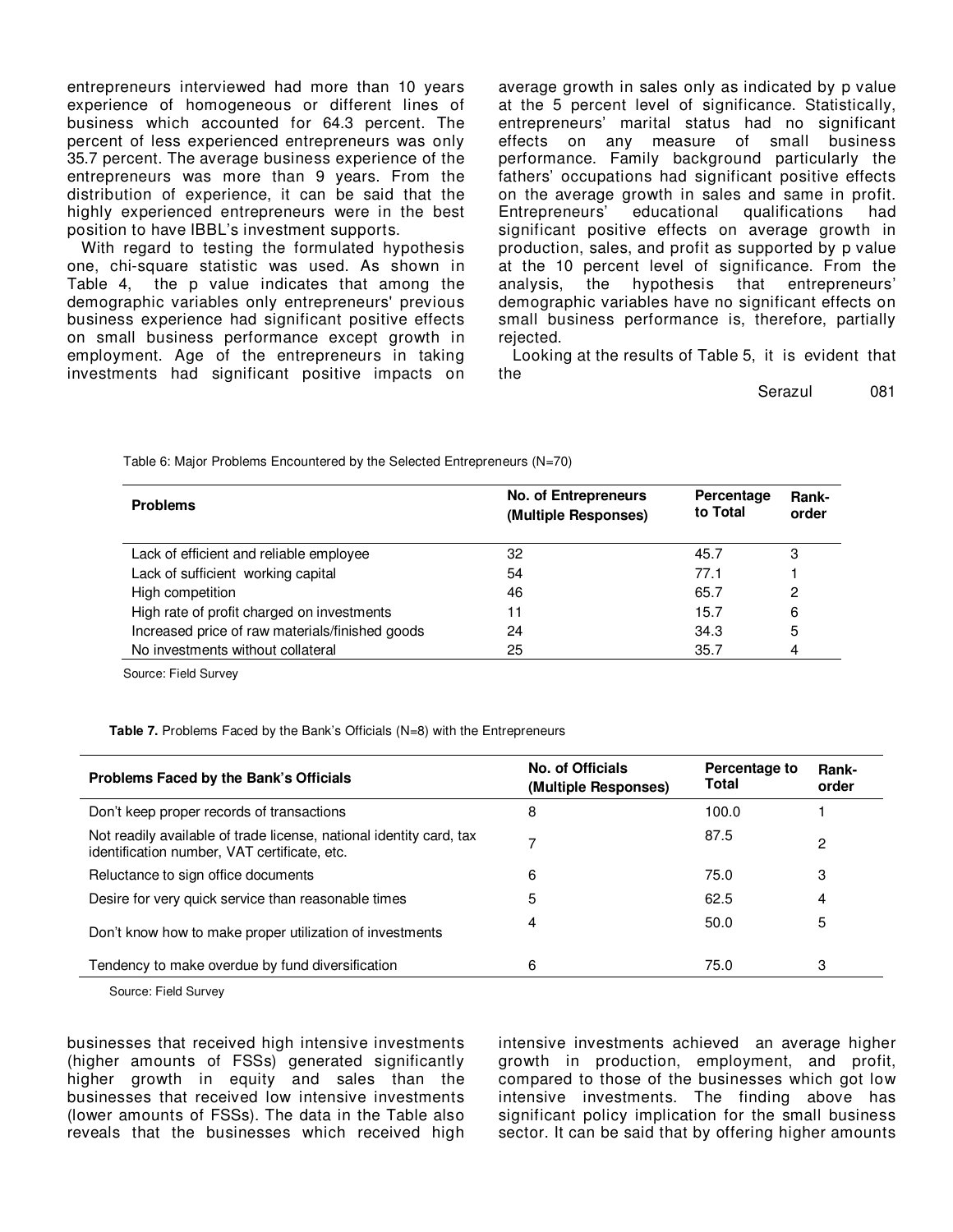of investments, sales could be increased in the small business sector as significant difference was evident in average sales growth in the above analysis. Thus, the hypothesis that there is no difference between the performances of businesses that received high intensive investments and businesses that received low intensive investments was rejected. That is, the intensity of investments has significant positive effects on small business performance. In his study, Sarder (2000: 233) found almost similar results.

Table 6 exhibits the major problems the entrepreneurs encountered in their business. Wherein, it is shown that 77.1 percent businesses lacked required working capital, which ranked first. 65.7 percent entrepreneurs faces the challenge of high competition and 45.7 percent with the problem of efficient and reliable employees could not make their expected business growth. According to 35.7<br>percent entrepreneurs and 34.3 percent percent entrepreneurs and 34.3 percent entrepreneurs, too much collateral and increased prices of raw materials or finished goods were the fourth and fifth ranked problem respectively.

Table 7 reveals that all of the selected bank officials made complaints against the entrepreneurs that they did not keep proper accounts of their capital, production, sales, inventory, and income. Almost all officials (87.5 percent) stated that the entrepreneurs when taking investments could not produce the proper documents in the required formats. The entrepreneurs' reluctance to put their signatures on official documents and utilization of investments in other projects not specified in the application were third ranked problems to the bank officials. Entrepreneurs' desire for prompt services and their inefficiency in investment utilization were rated as fourth and fifth problems for bank officials respectively.

082 E. J. Bus. Manage. Econ.

# **Conclusions and Recommendations**

Small business performance depends on different factors. It depends not only on the support services but also on the proper utilization of the support services for which the entrepreneurs should have, though not always, some qualities as business education, previous experience, enthusiasm, hardworking and risk-taking ability, etc. Based on the overall findings of the present study, it can be concluded that entrepreneurs' demographic variables particularly the educational qualification and previous business experience played a significant positive role in small business performance. Higher amounts of investments seems to have a significant positive impact on the performance of small businesses that received such support services. Shortage of capital and skilled employees, keen

competition, increased price of raw materials (for manufacturing business) and finished goods (for trading business), too much collateral, high profit charged by IBBL, etc. as perceived by the sample entrepreneurs, mainly constrained the smooth running of small business in Bangladesh. Entrepreneurs' disinclination to (a) putting signature on IBBL's official documents, (b) maintaining and producing required documents, (c) waiting for the sanction and disbursement of investment, and (d) using the investments in the project specified in the application form was marked as the major obstacle by the bank officials.

To overcome the existing problems and for better performance, the following recommendations may be considered: All categories of entrepreneurs had been suffering from shortage of capital in expanding their business activities. The amount of investments, according to them, given by the bank was not sufficient to meet their needs. Sometimes the entrepreneurs' demand for investments is more than their actual requirements. The IBBL is, therefore, recommended to assess the enterprises' financial needs properly and disburse accordingly.

A good number of entrepreneurs lacked efficient and reliable employees to start and run their business. To overcome the problem, the main entrepreneurs may try to: (i) make their employees professionally trained; (ii) give them different incentives; (iii) be punctual and friendly at their enterprises; and (iv) monitor the employee activities frequently to hold them on for a long period.

Since complicated and lengthy procedures, high transaction costs, too much collateral or guarantee, high interest rates, etc. discourage the prospective entrepreneurs to get investments, the bank should take initiatives for liberal investment policy including shortest possible appraisal time, low transaction cost, single digit interest rates, moveable assets (say receivable) instead of plant assets as collateral, etc.

The entrepreneurs as testified by most of the officials of IBBL, due to lack of education and business knowledge and skills could not maintain and produce the proper accounts and other documents in the required formats and failed to utilize the investment supports properly. The present study recommends them to get themselves admitted into adult education centers and to take part in training programs on small business management, accountancy, entrepreneurship development, etc.

Before sanctioning investments, the bank requires some documents like National Identity Card, Trade License, TIN Certificate, VAT Certificate, etc. The small entrepreneurs are, therefore, recommended to preserve and update these documents and to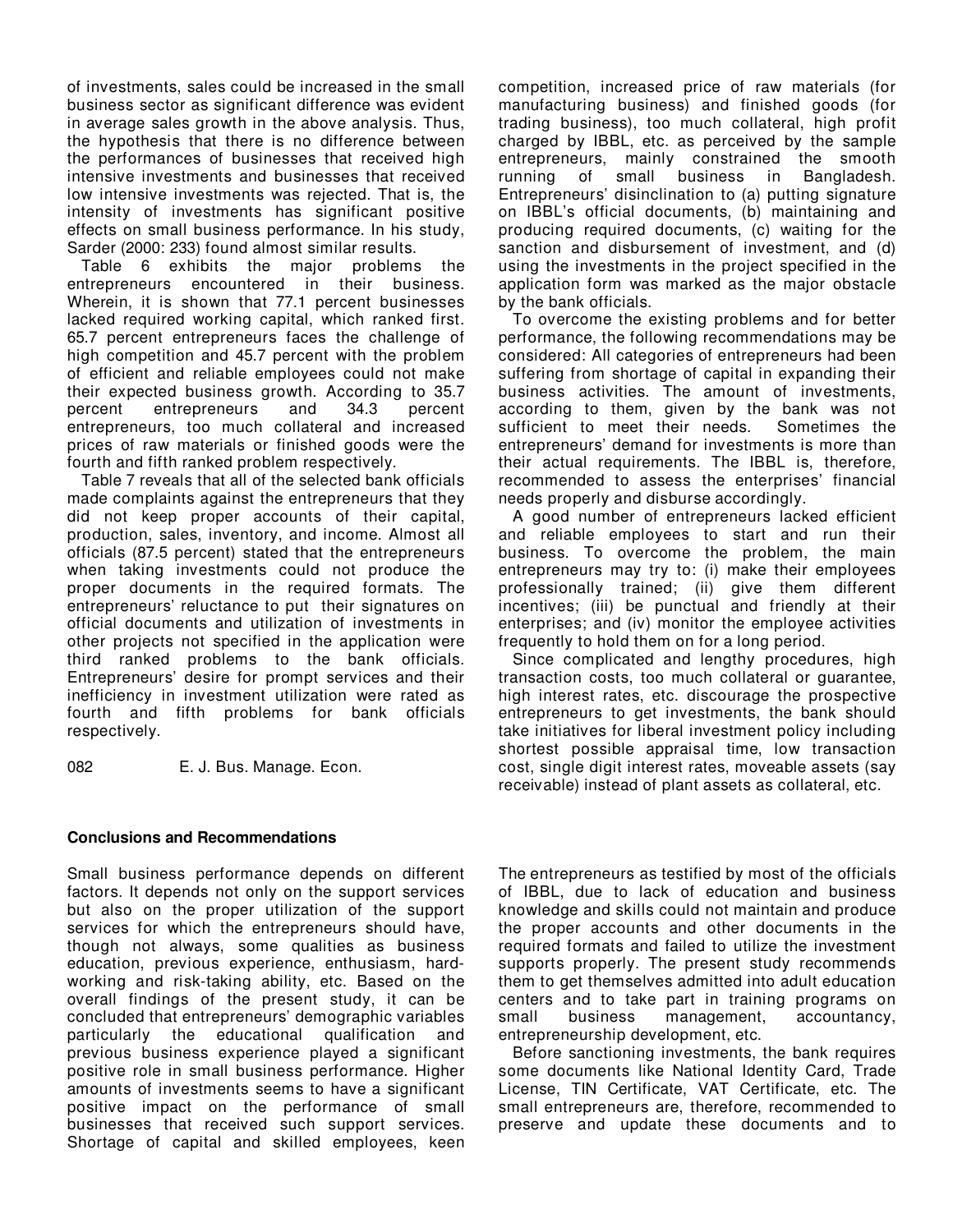produce the same at the time of receiving investment supports.

#### **References**

- ACSPD (2008). Agricultural credit and special programs department. Bangladesh Bank, Circular No. 8, May, 26.
- Akhouri MMP (1977). Balancing the imbalances caused by the known factors of entrepreneurship development. Paper Presented to the Workshop on Technology and Entrepreneurs, Kuala Lumpur, May 25-30.
- Ali M, Sarker AA (1995). Banking: Principles and operational methodology. Thoughts on Economics, Dhaka: Islamic Econ. Res. Bureau 5 (3 and 4): 20-25.
- Ashraf MA, Alam MS (2004). Small business in Bangladesh: A socioeconomic profile of small business at Sitakund thana in Chittagong district. The Chittagong University J. Soc. Sci. 21 (1): 35-47.
- Ball C (1991). Pathways to enterprise: Lessons from commonwealth experience. Human resource development group, London: Commonwealth Secretariat.
- IBBL (2008). Published diary, Islamic Bank Bangladesh Limited, at a glance. Corporate information.
- Islam N, Mamun MZ (2000). Entrepreneurship development: An operational approach-text and cases with special reference to Bangladesh. Dhaka: The University Press Limited.
- Karim NA (2001). Jobs, gender and small enterprises in Bangladesh: Factors affecting women entrepreneurs in small and cottage industries in Bangladesh. Seed Working Paper, No. 14, Geneva and Dhaka: International Labor Office.
- Khan AM (1987). Growth and development of entrepreneurship in and out Rajshahi. In M. Mannan (Ed.), Problems of Entrepreneurship and Management in Bangladesh: 90-104
- Mahiuddin M, Moniruzzaman M, Mahmud MMH (1998). Women entrepreneurship development in rural areas: A case study of BSCIC funded enterprises. Dhaka University J. Bus. Stus. 19 (1), 45-63.
- Manu GB (1988). Extension services for small scale enterprise development in developing countries: A study with particular emphasis on Ghana. An unpublished PhD thesis submitted to the University of Durham, Durham.
- Mia MAH. (2000). Non-government organizations' support services for the promotion and development of micro enterprises: An analysis of their effectiveness in Bangladesh. An unpublished PhD thesis submitted to the Dhaka University, Bangladesh.
- Mia MAH (2004). Demand and supply of support services for the promotion and development of micro enterprises. Dhaka University J. Bus. Stus. 25(1): 57-80.
- Nabi KA, Salahuddin A (1989). Entrepreneurship development in Bangladesh: A study of small non-mechanised leather footwear manufacturing units in Chittagong. Chittagong University Studies (Commerce), 5: 173-184.
- Rahman AHMH, Mian MA, Bhattacharjee D, Khan AR (1979). Entrepreneurship and small enterprise development in Bangladesh. Bureau of Business Research, University of Dacca.
- Rahman MM (1999). Grameen Bank finance and entrepreneurship development in Bangladesh: A case study of some selected areas. An unpublished PhD thesis submitted to the Islamic University, Kushtia, Bangladesh.
- Rahman MM, Hossain MI (1999). Impact of Grameen Bank finance on income and employment among rural women entrepreneurs: A case study. Islamic University Studies, 2(2): 101-114.
- Rahman SM (2002). Development of small scale entrepreneurship in Dinajpur", In M. Solaiman (Ed.). Marketing in the New Millennium, Chittagong University: 163-173.
- Rosa P (1997). The importance of support services to small enterprise in Bangladesh. J. Small Bus. Manage 35(2).
- Sandesara JC (1982). Incentives and their impact some studies on small industry. Economic and Political Weekly, 17: 1910-1919.
- Sarder JH, Imam MO, Khan SA (1998). The perceived impact of support services on the development of small firms in Bangladesh. Dhaka University J Bus Stus. 19(1): 161-171.
- Sarder JH (2000). Small enterprise development in Bangladesh: The nature and effectiveness of support services. First Published, Dhaka: Dhaka University Publications Bureau.
- Shamim MU (2008). Building women in business: A situation analysis of women entrepreneurs in Bangladesh. Bangladesh Women Chamber of Commerce and Industry, Dhaka, 17.
- Sharma SVS (1979). Small entrepreneurial development in some Asian countries-A comparative study. New Delhi: Light and Life Publishers.
- Shepherd DA, Zacharakis AL (1999). Conjoint analysis: A new methodological approach for researching the decision policies of venture capitalists. Venture Capital, 1, 197-217.

## Serazul 083

- Tecson G, Valcareel L, Nunez C (1990). The role of small and medium scale industries in the industrial development of Philippines. Economics and Development Resource Center, Manila: Asian Development Bank, 313-423.
- Sandesara JC (1982). Incentives and their impact some studies on small industry. Economic and Political Weekly, 17: 1910-1919.
- Sarder JH, Imam MO, Khan SA (1998). The perceived impact of support services on the development of small firms in Bangladesh. Dhaka University J. Bus. Stus. 19(1): 161-171.
- Sarder JH (2000). Small enterprise development in Bangladesh: The nature and effectiveness of support services. First Published, University : Dhaka University Publications Bureau.
- Shamim MU (2008). Building women in business: A situation analysis of women entrepreneurs in Bangladesh. Bangladesh Women Chamber of Commerce and Industry, Dhaka, 17.
- Sharma SVS (1979). Small entrepreneurial development in some Asian countries-A comparative study. New Delhi: Light and Life Publishers.